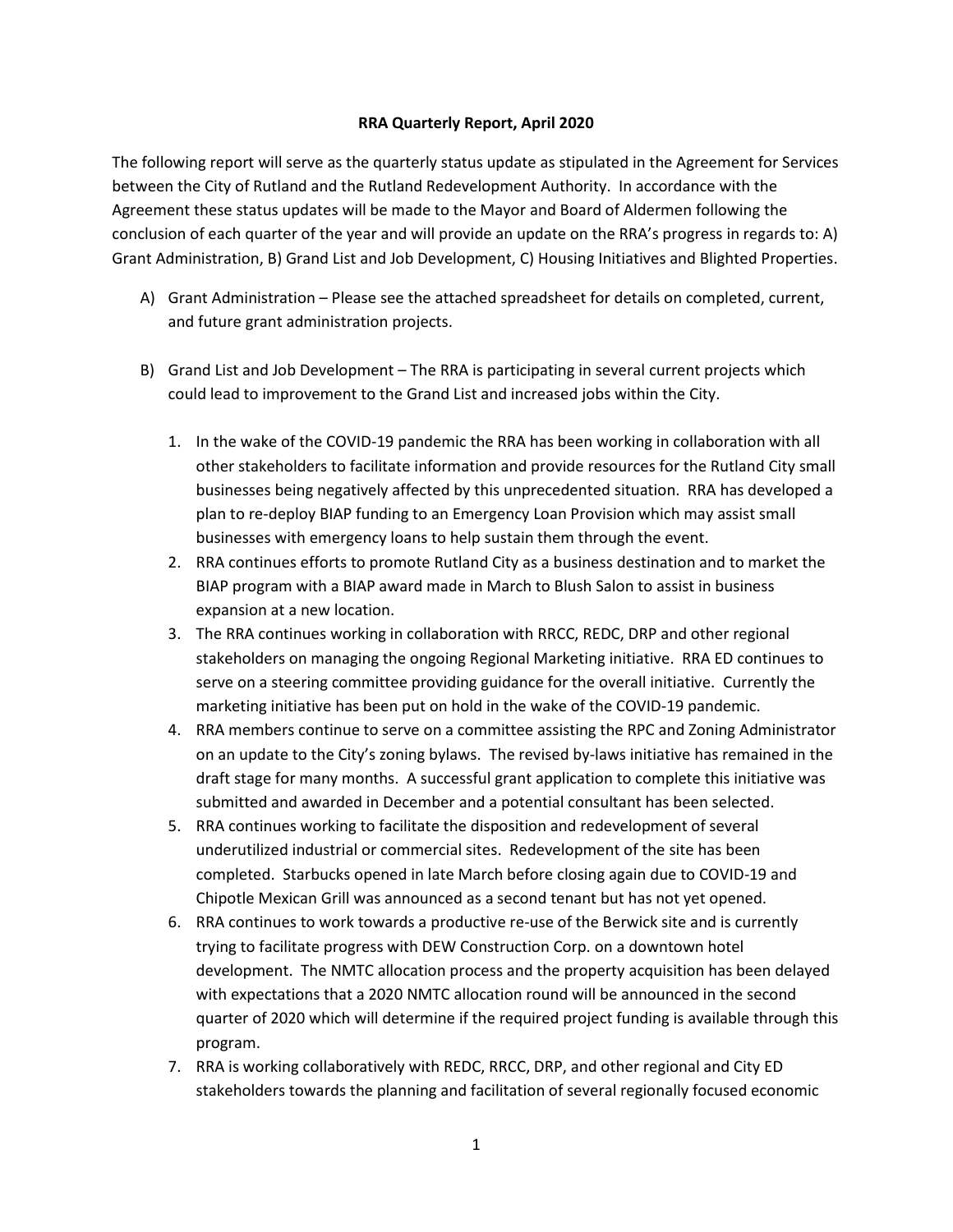development initiatives supporting entrepreneurship, marketing, and recruitment. The RRA and City were "core-stakeholders" in an initiative to find funding for the Rutland Region via the Federal Bank of Boston's Working Communities Challenge. In February it was announced that a planning grant application submitted by REDC and the RRPC was not awarded for this initiative.

- 8. RRA continues working to promote and support the federal economic development program Opportunity Zones created as part of the Tax Cuts and Jobs Act of 2017. Three of Rutland's four census tracts have been approved by the Treasury Department. State and local EDO's are working on developing strategies for leveraging this new program. Currently a Rutland City Opportunity Zone prospectus has been created in collaboration with VT Innovation Commons and REDC with a focus on seeking investors for potential City projects.
- 9. Utilizing a Downtown Transportation Fund grant improvements to the West Street gateway at Main Street Park and the MVMMTC have been completed.
- 10. RRA and DRP have been facilitating an updated Downtown Strategic Plan initiative which is currently underway. Vendor, Camoin Associates, has held two public stakeholder events and is currently working on data analysis. The updated study is expected to be completed in April or May, 2020.
- 11. RRA and City stakeholders have submitted a letter of intent to apply for a Northern Borders Regional Commission grant for acquisition fund which may allow the City to pursue purchase of the athletic facilities at CSJ campus for permanent use as a Community Center.
- 12. RRA and DRP have formed a joint steering committee to focus on downtown investment and redevelopment. Currently the committee will be overseeing the upcoming Downtown Strategic Plan process as its key focus.
- 13. With the announcement that the Diamond Run Mall would be closing in October RRA and DRP staff visited the mall to speak with merchants about assistance in re-location. To date several merchants have relocated to downtown locations.
- 14. With the loss of accreditation at College of St. Joseph RRA and other stakeholders are working with CSJ leadership to facilitate a future plan for the college and campus. The RRA has committed funding to help support a feasibility study conducted by CSJ and Vermont Innovation Commons. The feasibility study has been completed with a favorable conclusion and the current status of the CSJ property is being determined. In this past quarter a prospective senior housing developer has also expressed interest in a portion of the 118 acre campus and RRA has worked to facilitate that potential investment.
- 15. The annual maintenance of existing gateway bump-outs has been determined with RRA working to facilitate an agreement between the Rec and Parks Dept. and a local landscaping company to maintain these areas for the 2020 season.
- C) Housing Initiatives and Blighted Properties The following progress has been made towards the remediation of Rutland City's vacant and blighted properties and focus on improving City housing.